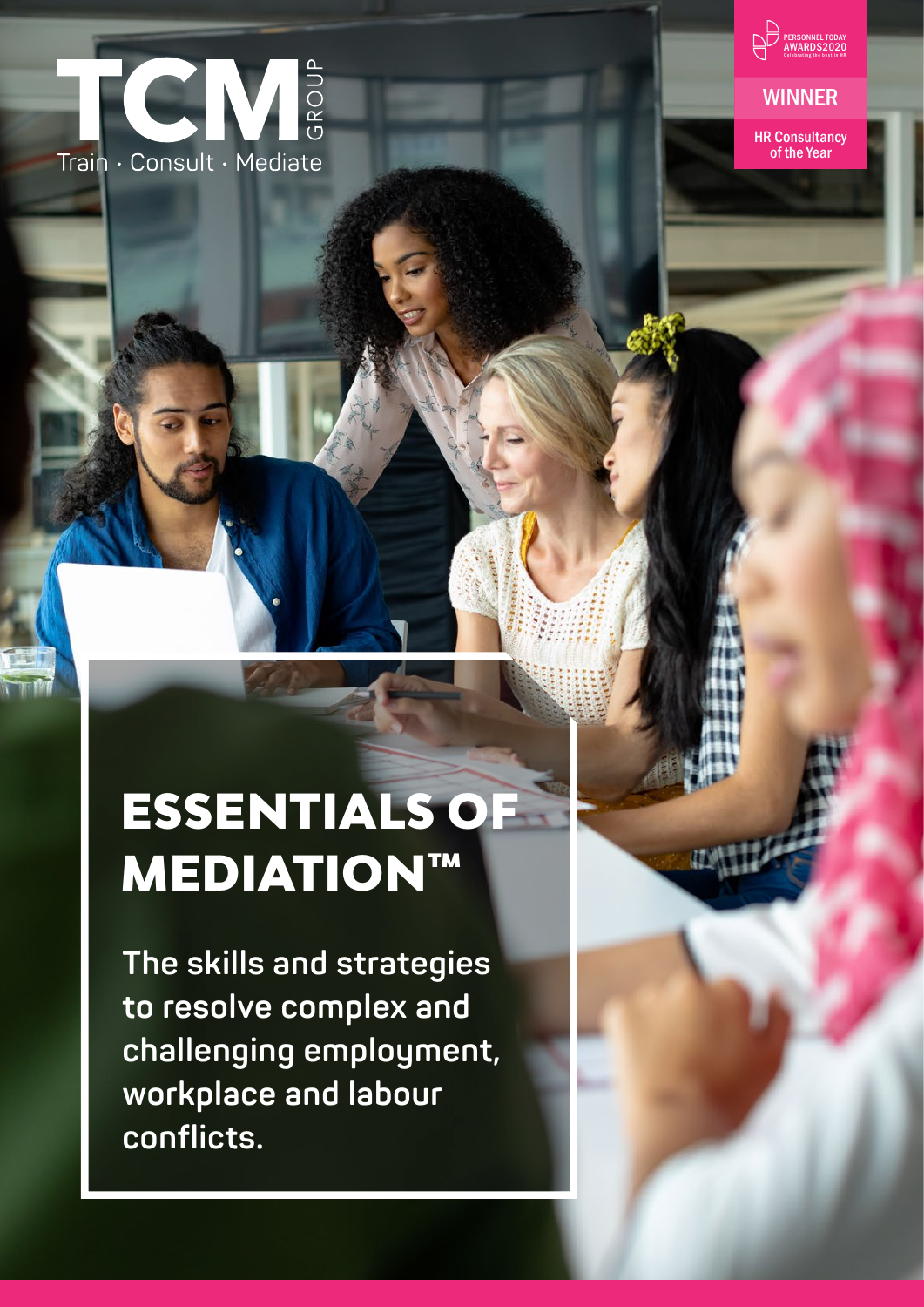

## INTRODUCTION  $\oslash$  OBJECTIVES

**This OCN London accredited three day course is unit one of the National Certificate in Workplace Mediation™.** 

**Essentials of Mediation™ covers the key areas to develop the core competencies required to undertake mediation case work within the workplace.** 

**This programme trains individuals to the highest standards in:**

- $\heartsuit$  Mediation best practice (TCM applies the FAIR mediation model™ – Facilitate, Appreciate, Innovate, Resolve)
- **V** Active Listening
- $\heartsuit$  Non-violent communication (NVC)
- $\heartsuit$  Problem-Solving.



Line managers, supervisors, human resources and employee relations professionals, union officials and anyone who may be required to undertake a workplace mediation to help people resolve conflict in the workplace.



- $\heartsuit$  Understand the causes and the nature of dysfunctional conflict at work. Participants will recognise the symptoms and expressions of dysfunctional conflict along with its underlying causes and effects.
- $\heartsuit$  Transform dysfunctional and destructive conflict into functional and co-operative dialogue.
- $\heartsuit$  Compare and contrast the various conflict management strategies available to organisations and to understand their own personal conflict management styles.
- $\heartsuit$  Understand the seven stages of mediation and to demonstrate competency in managing the process in a safe and controlled manner.
- $\heartsuit$  Understand the underlying philosophy, ethos and applications of mediation so that it can be made accessible to potential mediation parties.
- $\heartsuit$  Recognise and develop strategies for overcoming potential blocks and barriers to the mediation process, including building and maintaining a commitment to mediation, identifying parties' goals and overcoming impasses during the process.
- $\heartsuit$  Consider the relationship between conflict, power, prejudice and discrimination and to define the role of the mediator in developing an equitable and safe environment for positive dialogue.
- $\heartsuit$  Develop anti-oppressive practices for mediators and examine the role of mediation in creating and sustaining positive and meaningful relationships across different cultures, religions, backgrounds and experiences.
- $\heartsuit$  Undertake a detailed analysis of the communication process (including non-violent communication).
- $\mathcal{C}'$ Enhance parties' communication skills and develop core competencies in active listening, including the use of appropriate questions, reframing, funnelling, mirroring and summarising.
- $\mathcal{C}'$ Recognise and understand the standards of practice which mediators must adhere to before, during and after mediation.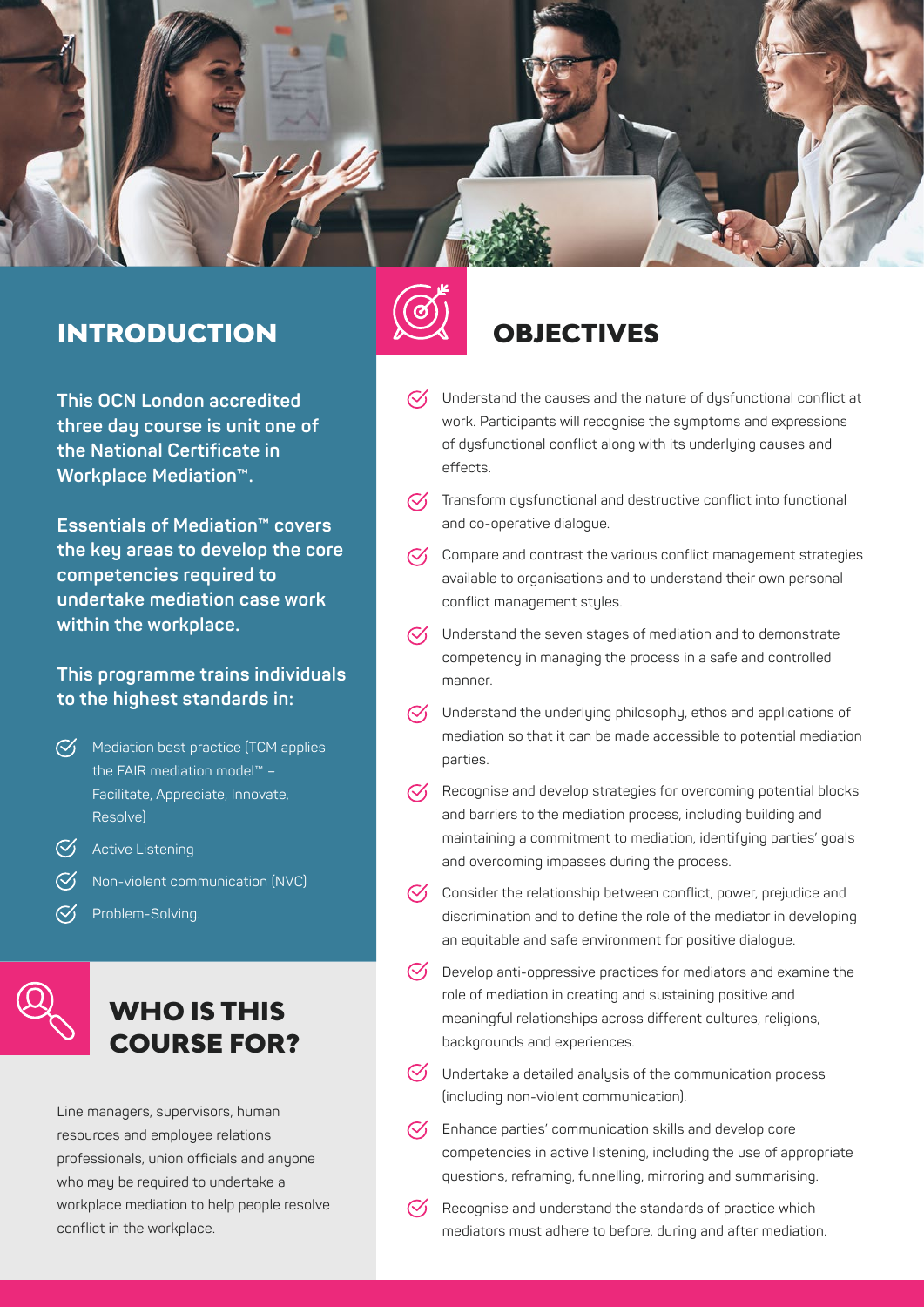

### THE COURSE OUTLINE

### **Day One**

- Personal and organisational experiences of conflict.
- Putting workplace conflict into context.
- Mediation: Principles, process and practice.
- Introducing mediation to the parties.

### **Day Two**

- $\heartsuit$  The skills of a workplace mediator: active listening, summarising, questioning, funneling, and reframing. Building a commitment to mediate.
- Non Violent Communication and reframing.  $\mathcal{C}'$

### **Day Three**

- Working towards impartiality.
- Dealing with strong emotions and challenging behavior.
- $\heartsuit$  Managing the joint meeting: facilitation skills, problem- solving and reaching agreement.

99

**A liberating and collaborative course. I found the three days really inspiring and the training was delivered in such a way that was encouraging and empowering. I feel my eyes have been opened to a new way of thinking and I am looking forward to putting the skills into practice.**

RUTH WILLIAM, AGENT COORDINATOR, UNIVERSITY OF SOUTHAMPTON



## ACCREDITATION

This course is fully accredited by the Open College Network (OCN) and is delivered by the UK's top resolution experts.



The OCN undertake rigorous external verification of the course to ensure it is delivered to the highest of standards. OCN London is a national qualification awarding organisation regulated by Ofqual and the Quality Assurance Agency for Higher Education  $[OAA]$ .



### WHY CHOOSE TCM?

### **TCM trainers are experts at creating a safe, empowering and challenging training environment.**

The TCM blended learning style incorporates a range of interactive approaches before, throughout the course and post training. Participants develop their knowledge through group discussions, case studies and participation in role-plays. Peer-based evaluation and reflective learning feature heavily throughout the course and this is supported by the course facilitator's extensive and detailed assessment of learners' progress. Independent learning and reflection, which takes place outside course hours, will also be assessed. Participants gain expertise in mediation, negotiation, problem-solving and facilitation whilst developing the skills and competencies to work as mediators within their own organisations or as external mediation consultants.